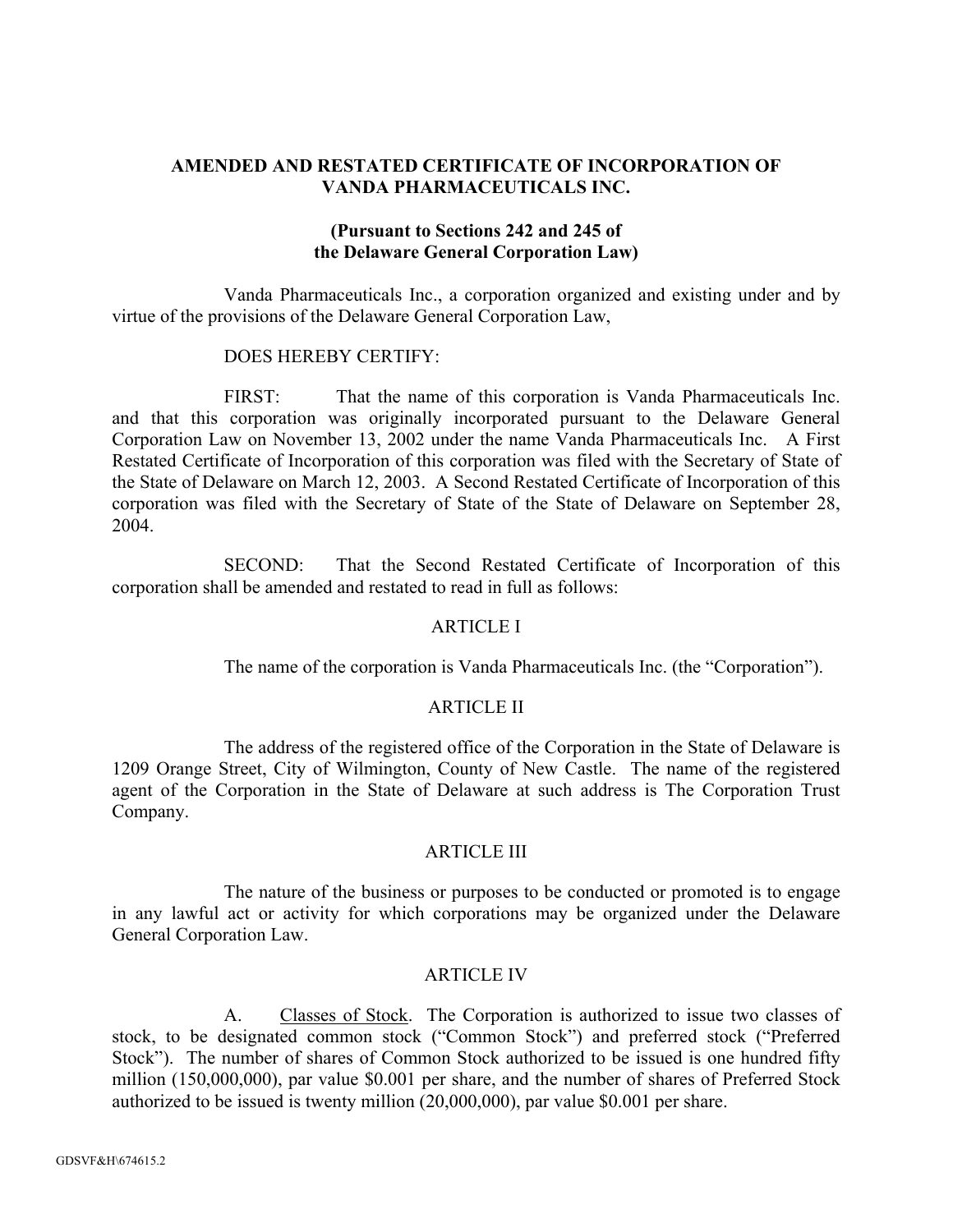B. Issuance of the Preferred Stock. The Preferred Stock may be issued from time to time in one or more series without further stockholder approval. The Board of Directors is hereby authorized, in the resolution or resolutions adopted by the Board of Directors providing for the issue of any wholly unissued series of Preferred Stock, within the limitations and restrictions stated in this Amended and Restated Certificate of Incorporation, to fix or alter the dividend rights, dividend rate, conversion rights, voting rights, rights and terms of redemption (including sinking fund provisions), the redemption price or prices, the liquidation preferences of any wholly unissued series of Preferred Stock, the number of shares constituting any such series and the designation thereof, or any of them, and to increase or decrease the number of authorized shares of any series subsequent to the issue of shares of that series, but not below the number of shares of such series then outstanding. In the event that the number of shares of any series shall be so decreased, the shares constituting such decrease shall resume the status that they had prior to the adoption of the resolution originally fixing the number of shares of such series.

## ARTICLE V

A. Common Stock. The rights, preferences, privileges and restrictions granted to and imposed on the Common Stock are as set forth below in this Section A of this Article V.

 1. Dividend Rights. Subject to the prior rights of holders of all classes of stock at the time outstanding having prior rights as to dividends, if any, the holders of the Common Stock shall be entitled to receive, when and as declared by the Board of Directors, out of any assets of this corporation legally available therefor, such dividends as may be declared from time to time by the Board of Directors and shall share equally on a per share basis in all such dividends.

 2. Liquidation Rights. Upon the liquidation, dissolution or winding up of the Corporation, subject to the prior rights of holders of all classes of stock at the time outstanding having prior rights, if any, the assets of the Corporation shall be distributed among the holders of Common Stock pro rata based on the number of shares of Common Stock held by each.

 3. Voting Rights. Each outstanding share of Common Stock shall entitle the holder thereof to one vote on each matter properly submitted to the stockholders of the Corporation for their vote; provided, however that, except as otherwise required by law, holders of Common Stock shall not be entitled to vote on any amendment to this Amended and Restated Certificate of Incorporation (including any Certificate of Designation relating to any series of Preferred Stock) that relates solely to the terms of one or more outstanding series of Preferred Stock if the holders of such affected series are entitled, either separately or together as a class with the holders of one or more other such series, to vote thereon pursuant to this Amended and Restated Certificate of Incorporation (including any Certificate of Designation relating to any series of Preferred Stock). Cumulative voting shall not be permitted.

# ARTICLE VI

 A. Management and Conduct of the Corporation's Affairs. The following provisions are inserted for the management of the business and the conduct of the affairs of the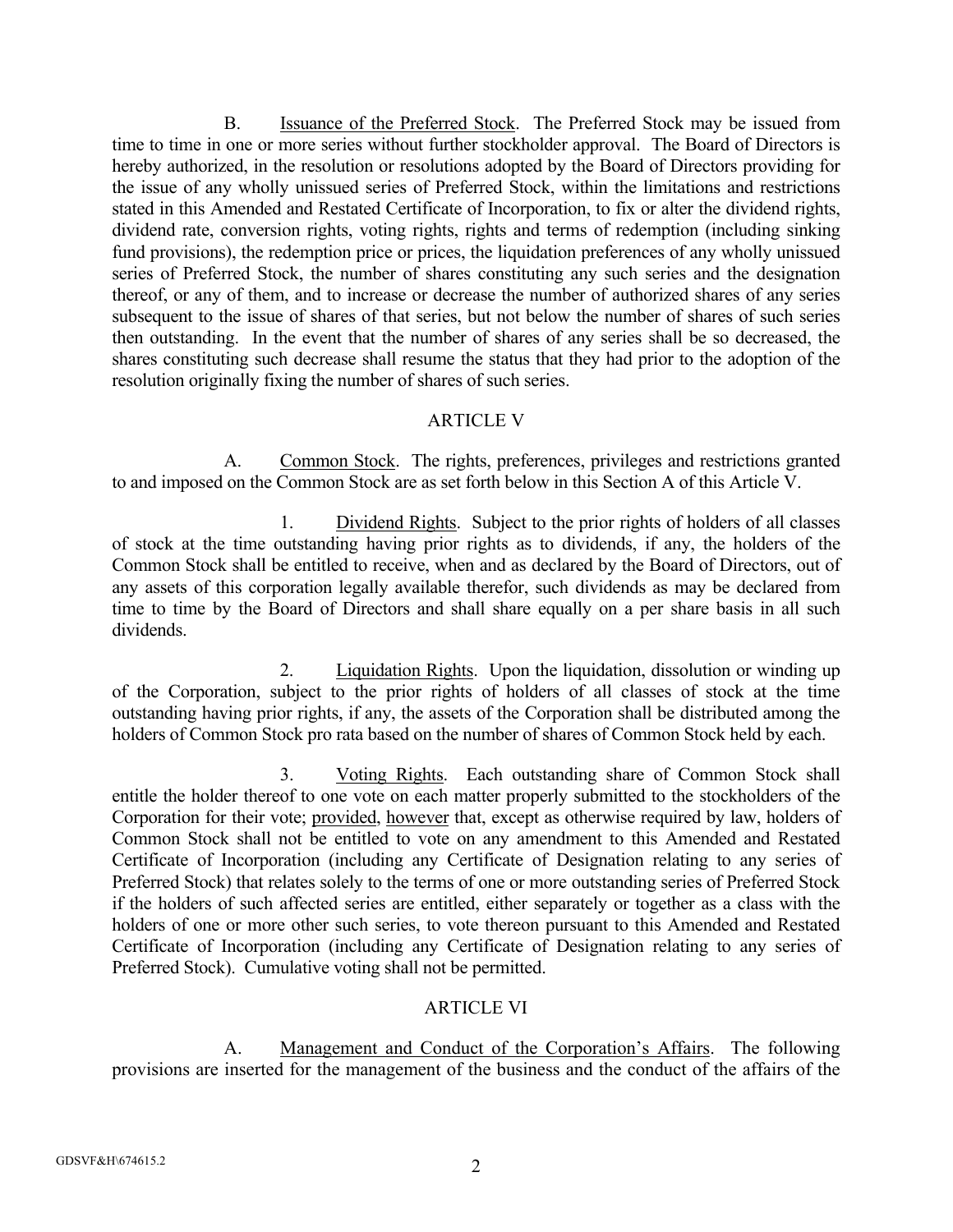Corporation and for further definition, limitation and regulation of the powers of the Corporation and of its directors and stockholders:

 1. Powers of the Board of Directors. The business and affairs of the Corporation shall be managed by or under the direction of the Board of Directors. In addition to the powers and authority expressly conferred upon them by statute or by this Amended and Restated Certificate of Incorporation or the Bylaws of the Corporation, the directors are hereby empowered to exercise all such powers and do all such acts and things as may be exercised or done by the Corporation.

 2. Election of Directors. The directors of the Corporation need not be elected by written ballot unless the Bylaws so provide.

 3. Number of Directors. Subject to the rights of any series of Preferred Stock to elect additional directors under specified circumstances, the number of directors of the Corporation shall be fixed from time to time exclusively by the Board of Directors pursuant to a resolution adopted by a majority of the Whole Board and may not be fixed by any other person(s). For purposes of this Amended and Restated Certificate of Incorporation, the term "Whole Board" shall mean the total number of authorized directors whether or not there exist any vacancies in previously authorized directorships.

 4. Staggered Board of Directors. The Board of Directors, other than those who may be elected by the holders of any series of Preferred Stock under specified circumstances, shall be divided into three classes: Class I, Class II and Class III. Such classes shall be as nearly equal in number of directors as possible. Each director shall serve for a term ending on the third annual meeting of stockholders following the annual meeting of stockholders at which such director was elected; provided, however, that the directors first elected to Class I shall serve for a term ending on the Corporation's first annual meeting of stockholders following the effective date of this Amended and Restated Certificate of Incorporation, the directors first elected to Class II shall serve for a term ending on the Corporation's second annual meeting of stockholders following the effective date of this Amended and Restated Certificate of Incorporation and the directors first elected to Class III shall serve for a term ending on the Corporation's third annual meeting of stockholders following the effective date of this Amended and Restated Certificate of Incorporation. The foregoing notwithstanding, each director shall serve until such director's successor shall have been duly elected and qualified, or until such director's prior death, resignation, retirement, disqualification or other removal. At each annual election, directors chosen to succeed those whose terms then expire shall be of the same class as the directors they succeed unless, by reason of any intervening changes in the authorized number of directors, the Board of Directors shall designate one or more directorships whose term then expires as directorships of another class in order more nearly to achieve equality of number of directors among the classes.

 5. Change in the Authorized Number of Directors. Notwithstanding the rule that the three classes shall be as nearly equal in number of directors as possible, in the event of any change in the authorized number of directors, each director then continuing to serve as such shall nevertheless continue as a director of the class of which such director is a member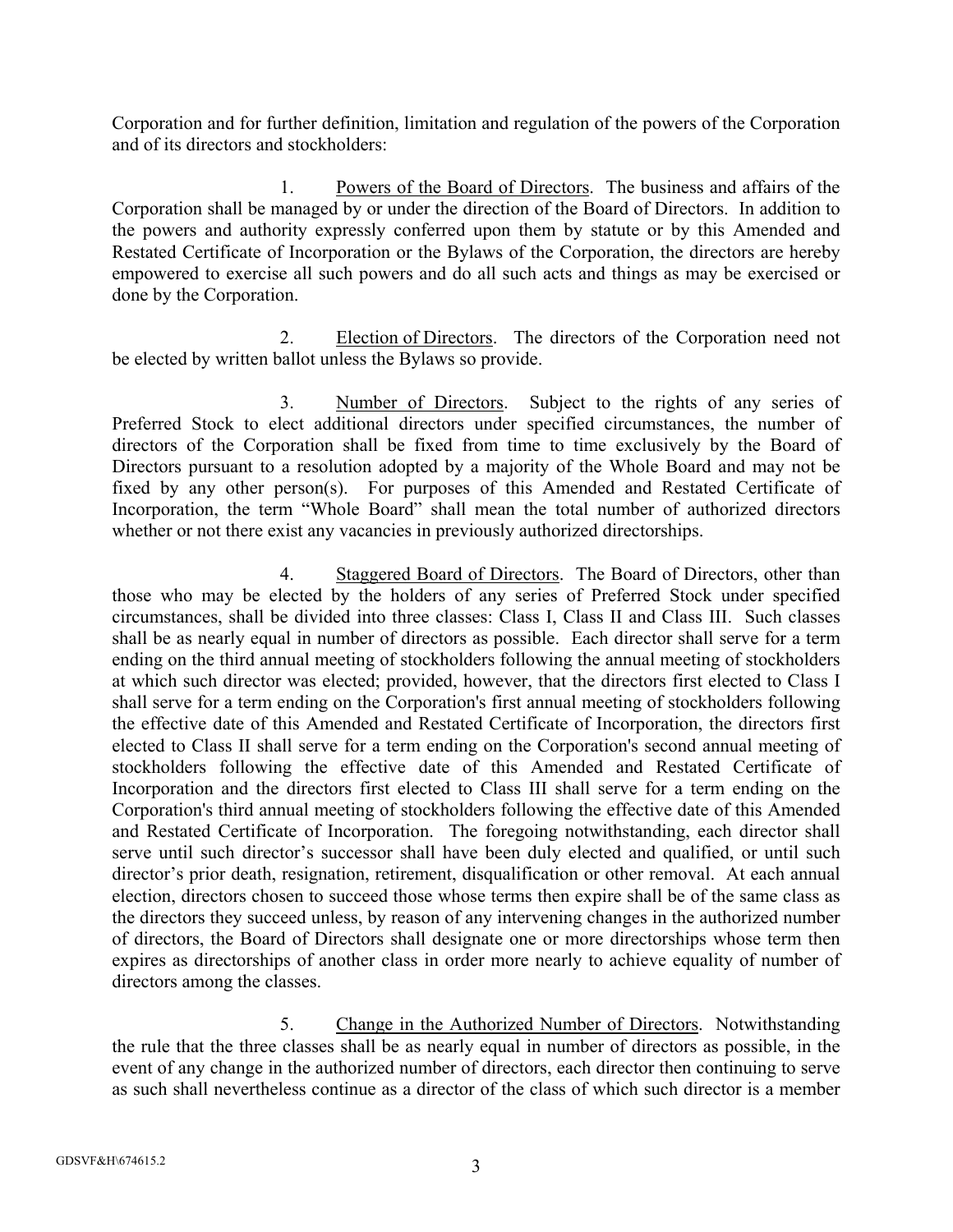until the expiration of such director's current term, or such director's prior death, resignation, retirement, disqualification or other removal. If any newly created directorship may, consistently with the rule that the three classes shall be as nearly equal in number of directors as possible, be allocated to more than one class, the Board of Directors shall allocate such directorship to that of the available class whose term of office is due to expire at the earliest date following such allocation.

 6. Newly Created Directorships. Subject to the rights of any holders of any series of Preferred Stock then outstanding, newly created directorships resulting from any increase in the authorized number of directors or any vacancies in the Board of Directors resulting from death, resignation, retirement, disqualification, removal from office or other cause shall, unless otherwise provided by law or by resolution of the Board of Directors, be filled only by a majority vote of the directors then in office, though less than a quorum (and not by stockholders), and directors so chosen shall hold office for a term expiring at the annual meeting of stockholders at which the term of office of the class to which they have been chosen expires or until such director's successor shall have been duly elected and qualified. No decrease in the authorized number of directors shall shorten the term of any incumbent director.

 7. Stockholder Nominations of Directors. Advance notice of stockholder nominations for the election of directors and of business to be brought by stockholders before any meeting of the stockholders of the Corporation shall be given in the manner provided in the Bylaws of the Corporation.

 8. Removal of Directors. Subject to the rights of the holders of any series of Preferred Stock then outstanding, any director, or the entire Board of Directors, may be removed from office at any time, but only for cause and only by the affirmative vote of the holders of a majority of the voting power of all of the then-outstanding shares of capital stock of the Corporation entitled to vote generally in the election of directors, voting together as a single class.

 9. Stockholder Action. Any action required or permitted to be taken by the stockholders of the Corporation must be effected at a duly called annual or special meeting of stockholders of the Corporation and may not be effected by any consent in writing by such stockholders.

 10. Special Meetings of the Stockholders. Special meetings of stockholders of the Corporation may be called only by the Chairman of the Board or the Chief Executive Officer or by the Board of Directors acting pursuant to a resolution adopted by a majority of the Whole Board.

# ARTICLE VII

A director of the Corporation shall not be personally liable to the Corporation or its stockholders for monetary damages for breach of fiduciary duty as a director, except for liability (i) for any breach of the director's duty of loyalty to the Corporation or its stockholders, (ii) for acts or omissions not in good faith or which involve intentional misconduct or a knowing violation of law, (iii) under Section 174 of the Delaware General Corporation Law or (iv) for any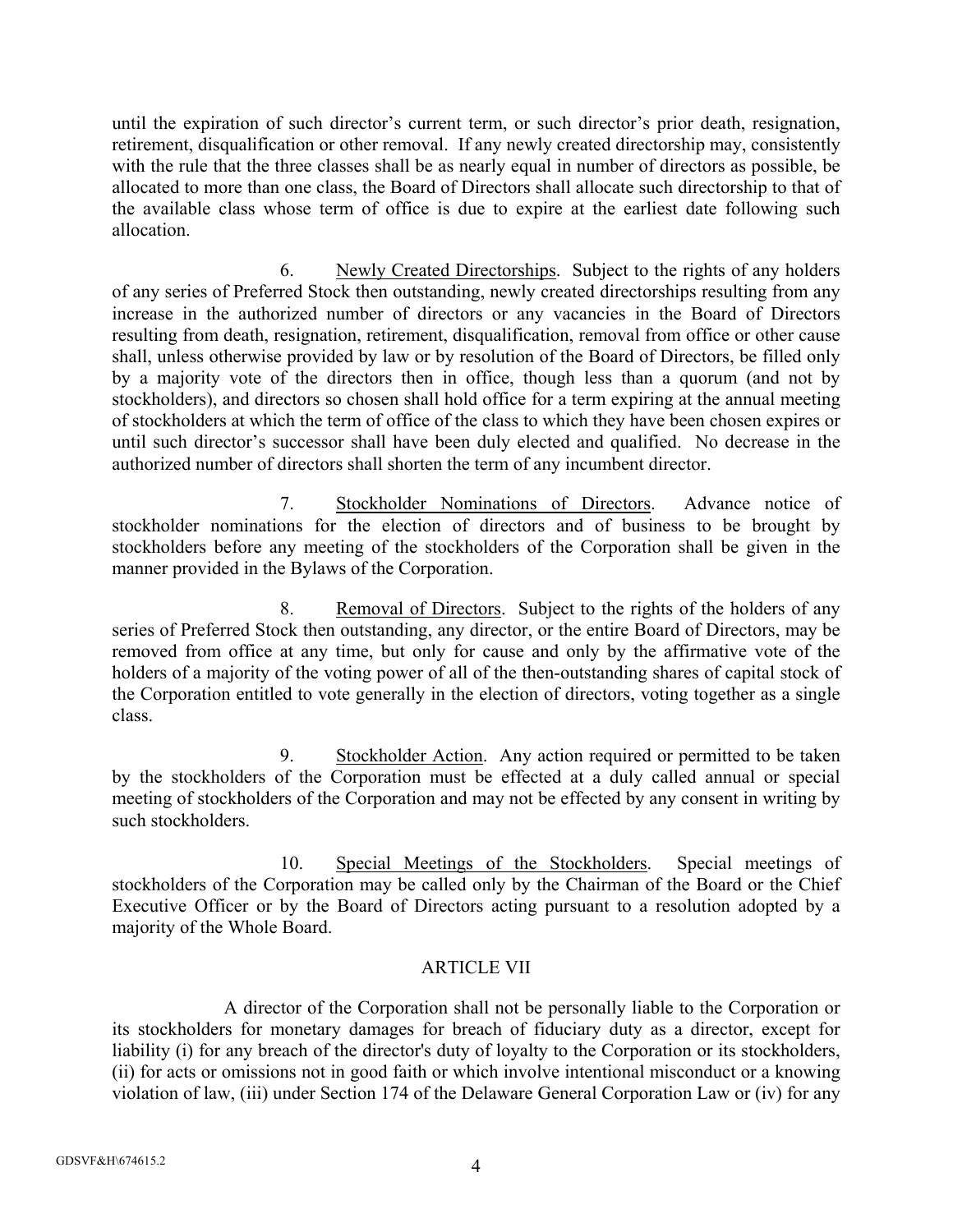transaction from which the director derived any improper personal benefit. If the Delaware General Corporation Law is amended after approval by the stockholders of this Article VII to authorize corporate action further eliminating or limiting the personal liability of directors, then the liability of a director of the Corporation shall be eliminated or limited to the fullest extent permitted by the Delaware General Corporation Law as so amended.

Any repeal or modification of the foregoing provisions of this Article VII by the stockholders of the Corporation shall not adversely affect any right or protection of a director of the Corporation existing at the time of, or increase the liability of any director of the Corporation with respect to any acts or omissions of such director occurring prior to, such repeal or modification.

## ARTICLE VIII

Except as otherwise provided in this Amended and Restated Certificate of Incorporation, in furtherance and not in limitation of the powers conferred by statute, the Board of Directors is expressly authorized to adopt, amend or repeal any or all of the Bylaws of the Corporation. Any adoption, amendment or repeal of the Bylaws of the Corporation by the Board of Directors shall require the approval of a majority of the Whole Board.

In addition to any vote of the holders of any class or series of the stock of this Corporation required by law or by this Amended and Restated Certificate of Incorporation, the affirmative vote of the holders of a majority of the voting power of all of the then outstanding shares of capital stock of the Corporation entitled to vote generally in the election of directors, voting together as a single class, shall be required to amend or repeal the provisions of this Amended and Restated Certificate of Incorporation; provided, however, that any amendment or repeal of Article VI or this Article VIII shall require the affirmative vote of the holders of at least 66 2/3% of the voting power of all of the then outstanding shares of capital stock of the Corporation entitled to vote generally in the election of directors, voting together as a single class.

\* \* \* \*

THIRD: That the foregoing Amended and Restated Certificate of Incorporation was approved by the holders of the requisite number of shares of the Corporation in accordance with Section 228 of the Delaware General Corporation Law.

FOURTH: That said this Amended and Restated Certificate of Incorporation, which restates and integrates and further amends the provisions of the Corporation's heretofore existing Second Restated Certificate of Incorporation, has been duly adopted in accordance with Sections 242 and 245 of the Delaware General Corporation Law.